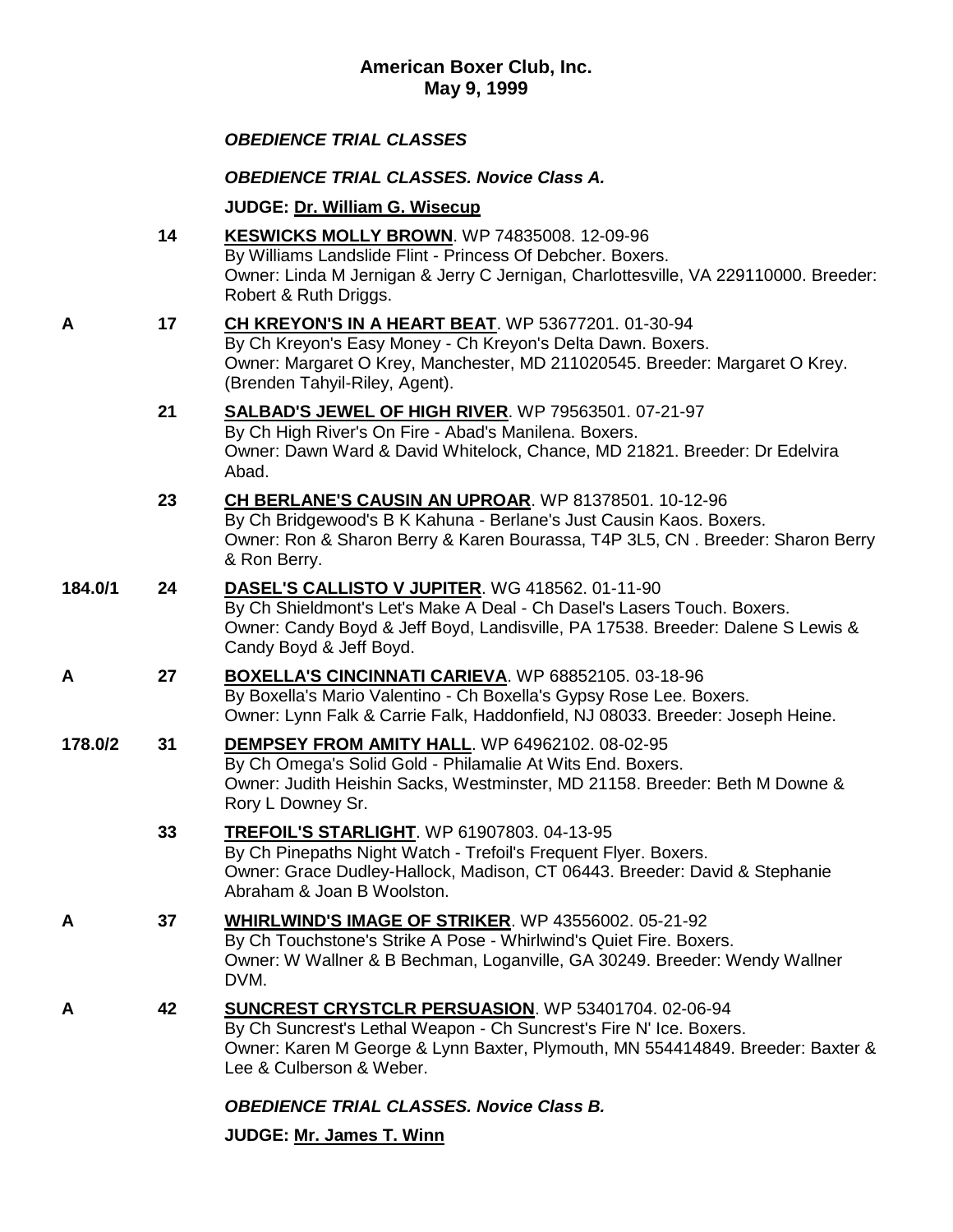|           | $\boldsymbol{9}$ | GLENCOTTA'S WESTWIND. WP 69204401. 05-29-95<br>By Glencotta's Bounder CD - Glencotta's Tanya. Boxers.<br>Owner: Dara Murphy, Scarborough, CN. Breeder: Thomas Wainwright & Lillian<br>Wainwright.                                     |
|-----------|------------------|---------------------------------------------------------------------------------------------------------------------------------------------------------------------------------------------------------------------------------------|
|           | 22               | CH TOKALON'S AMBIANCE. WP 66098702. 10-16-95<br>By Ch Red Clay's Gingerbread Man - Appleby's Awenita Of Tokalon. Boxers.<br>Owner: Deborah & Edward McAlpine, Marietta, GA 30068. Breeder: Deborah &<br>Edward McAlpine.              |
| 195.5/2   | 28               | <b>CHEYANNE AUTUMN BLASE.</b> WP 63178805. 06-17-95<br>By Adrian's Alaunt Du Ring - Queen Tasha De Ivory. Boxers.<br>Owner: Deb Johnson, Batavia, IL 605103038. Breeder: Adrian Moreno.                                               |
|           | 32               | ROCKYTOO FROM MEGAN'S GOLD. WP 86085104. 05-21-98<br>By Tara Megan's Gold Rocky - Megan's Gold Tess. Boxers.<br>Owner: Judith Heishin Sacks, Westminster, MD 211582320. Breeder: Sara Rall.                                           |
| A         | 35               | CH HOLLY LANE'S GYPSY WIND OF PAX. WP 29823501. 06-02-90<br>By Ch Holly Lane Flamboyant Carlon - Holly Lane's Spring Breeze. Boxers.<br>Owner: Audrey G Schnell, Porter, TX 77365. Breeder: Patricia Gibson.<br>(Terri Galle, Agent). |
| 177.0     | 36               | CH PAX' TARQUIN. WP 49526701. 07-14-93<br>By Ch Cachet's Mad Max Of Turo - Ch Pax' Victoria Regina CD. Boxers.<br>Owner: Audrey Schnell, Porter, TX 77365. Breeder: Audrey G Schnell.                                                 |
|           | 43               | BEAR VALLEY DESERT DALLIANCE. WP 45648801. 10-22-92<br>By Ch Tall Oaks Desert Dazzler - Moss Woods Justa Fan Dancer. Boxers.<br>Owner: G L Warner, Littleton, CO 801211022. Breeder: G L Warner.                                      |
| 195.5/3   | 44               | <b>TWIN HILLS EBONY ECHO. ILP85892. 01-09-06Boxers.</b><br>Owner: Laura Morris, Okmugee, OK 74447. Breeder: .                                                                                                                         |
|           | 45               | TWIN HILLS CALL ME JORDAN. ILP85224. 05-06-94Boxers.<br>Owner: Laura Morris, Okmugee, OK 74447. Breeder: .                                                                                                                            |
| 182.0     | 46               | <b>SUNCHASE'S CAUGHT PEEKING. WP 82586702. 11-22-97</b><br>By Ch Holly Lane's Spin A Dream - Ch Sunchase's Fashionably Late CDX. Boxers.<br>Owner: Tracy L Hendrickson, Tulsa, OK 74133. Breeder: Tracy L Hendrickson.                |
| 196.0/1/H | 47               | CH SUNCHASE'S ZERO TO HERO. WP 82586701. 11-22-97<br>By Ch Holly Lane's Spin A Dream - Ch Sunchase's Fashionably Late CDX. Boxers.<br>Owner: Tracy L Hendrickson, Tulsa, OK 74133. Breeder: Tracy L Hendrickson.                      |
|           | 51               | CH KAROSELS CROWN CLASSIC OA. WP 48799201. 05-17-93<br>By Foxwood's Crown Jewel UD OA - Ch Karosels Krystal Clear CDX OA. Boxers.<br>Owner: Ella M DuPree, Darien, CT 06820. Breeder: Ella M DuPree.                                  |
| 187.5/4   | 54               | <b>DERRAE'S DAZZLING ECHO OA NAJ. WP 57608001. 08-27-94</b><br>By Ch Merrilane's Derrae Lazer Beam - King's Bonfire In Derrae. Boxers.<br>Owner: Jeffrey S Mrakovich, Bainbridge, PA 175029587. Breeder: La Rae & Randy<br>Derr.      |
|           | 57               | CH SPICEHILLS QTRMASTER V TAFKAN. WP 56117701. 03-15-94<br>By Owlay's Flash Fire - Tafkan's Image In Time. Boxers.<br>Owner: B Blue & K & G Sarvinas & Kelly Wardenfelt, Catonsville, MD 21228. Breeder:<br>Owners.                   |
|           |                  | <b>OBEDIENCE TRIAL CLASSES. Open Class A.</b>                                                                                                                                                                                         |
|           |                  | JUDGE: Dr. William G. Wisecup                                                                                                                                                                                                         |
|           | 10               | <b>GLENCOTTA'S BOUNDER CD. WP 69204601. 07-14-92</b>                                                                                                                                                                                  |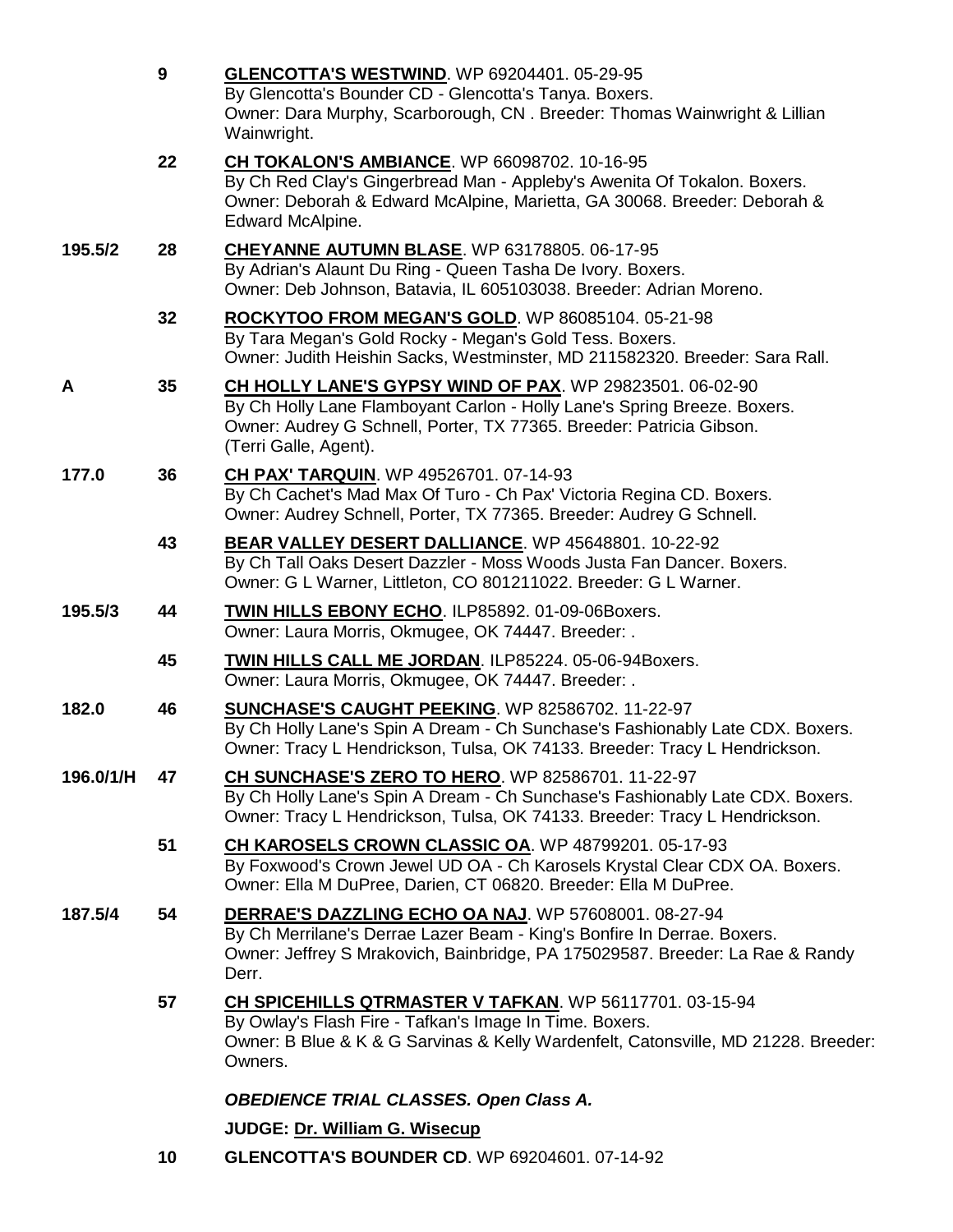|              |                | By Rochil Gunsmoke At Glencotta - Glencotta's Sultana. Boxers.<br>Owner: Dara Murphy, Scarborough, CN. Breeder: Thomas & Lillian Wainwright.                                                                                                                       |
|--------------|----------------|--------------------------------------------------------------------------------------------------------------------------------------------------------------------------------------------------------------------------------------------------------------------|
| 188.0/2      | 12             | TALISMAN ARRIBA MACSWEENEY CD. WP 73765104. 09-09-96<br>By Ch Arriba Talisman Epitome - Talisman's Arriba Serenade. Boxers.<br>Owner: Yvonne L McCaffrey, York, PA 17403. Breeder: Virginia L Shames & Theodore<br>Fickes DVM.                                     |
|              | 18             | LLEWELLYN'S LAGER OF ROLROMP. WP 68688801. 02-28-96<br>By Rolromp's Rojo Gunner - Llewellyn's Depoe Bay. Boxers.<br>Owner: Carla & Donald Llewellyn, Murray, UT 84123. Breeder: Carla Llewellyn.                                                                   |
|              | 19             | <b>BALIOL OF FULK'S RUN. WP 56343105. 07-12-94</b><br>By Bocuphos Jackson Fleming - Princilla Jo Lamber. Boxers.<br>Owner: Bob & Marti Patchell, Arlington, VA 22207. Breeder: Daren Lam.                                                                          |
|              | 20             | FERGUS THE FEARLESS MOLLOY CD. WP 60750704. 11-15-94<br>By Cedrick's O J - Ldy Megan Of Herrcrest. Boxers.<br>Owner: Kevin P Molloy & Patricia A Molloy, Levittown, PA 19054. Breeder: M Dale<br>Herr.                                                             |
| 191.0/1      | 26             | DONANDRU'S LET'S ROCK N ROLL CD. WP 64155809. 07-03-95<br>By Donandru's Rolls Royce - Donandru's Pride Of Bacchus. Boxers.<br>Owner: Diane Travis & R Pereira, Englishtown, NJ 07726. Breeder: R Pereira & L<br>Crelia.                                            |
|              | 41             | <b>SUNCHASE-EMERALD'S DEAL ME IN CD OA NAJ.</b> WP 49918802. 08-06-93<br>By Ch Shieldmont's Let's Make A Deal - Ch Sunchase's Razed On A Rainbow CD.<br>Boxers.<br>Owner: Tracy Henderickson & Mary Green, Broken Arrow, OK 74012. Breeder: Tracy<br>Henderickson. |
|              | 50             | <b>LAZY K'S MISTY MORNING. WP 73306101. 09-08-96</b><br>By Ch Misty Valley's Curtain Call - Schoental's Fraulein Katrina. Boxers.<br>Owner: Sue Gubernatis & Ken Knight, Abingdon, MD 21009. Breeder: Ken Knight &<br>Sue Gubernatis.                              |
|              | 53             | <b>SAVOY HOT SICILY CD. WP 53782007. 03-01-94</b><br>By Ch Savoy Sicilian Stiletto - Savoy Hotter Than July CD TD. Boxers.<br>Owner: Esther L Riegel & Mary E Banta, Gulfport, FL 33707. Breeder: Wendy J<br>Mayhall.                                              |
|              |                | <b>OBEDIENCE TRIAL CLASSES. Open Class B.</b>                                                                                                                                                                                                                      |
|              |                | JUDGE: Mr. James T. Winn                                                                                                                                                                                                                                           |
|              | $6\phantom{1}$ | <b>MEADOWHILL'S MISS BEHAVIN KC CDX.</b> WP 41997203. 05-25-92<br>By Sir Brind Theo Butchadine - Christine Queen Of St Luke. Boxers.<br>Owner: Linda H & James B Montgomery, Grottoes, VA 24441. Breeder: Walter T<br>Myrtle Jr.                                   |
| 190.0/3/HC 7 |                | MY SWEET SUZETTE UDX/AX/AXJ. WP 38425302. 10-26-91<br>By Interlude's Got'ta Chance J R - Boxella's Susse Calliope CDX/NA. Boxers.<br>Owner: James P & Ruth M Hutchins, Cincinnati, OH 45224. Breeder: James P & Ruth<br>M Hutchins.                                |
| 186.0/4      | 8              | <b>SWEET'R TH'ANNE WHINE CDX/OA/NAJ.</b> WP 78554401. 02-01-97<br>By Ch Alimar's Doc Holiday - Box O'Joy's Angelique. Boxers.<br>Owner: Ruth M Hutchins, Cincinnatti, OH 45224. Breeder: Joyce Zillig & Karyn Zillig-<br>Lewis.<br>(Jim Hutchins, Agent).          |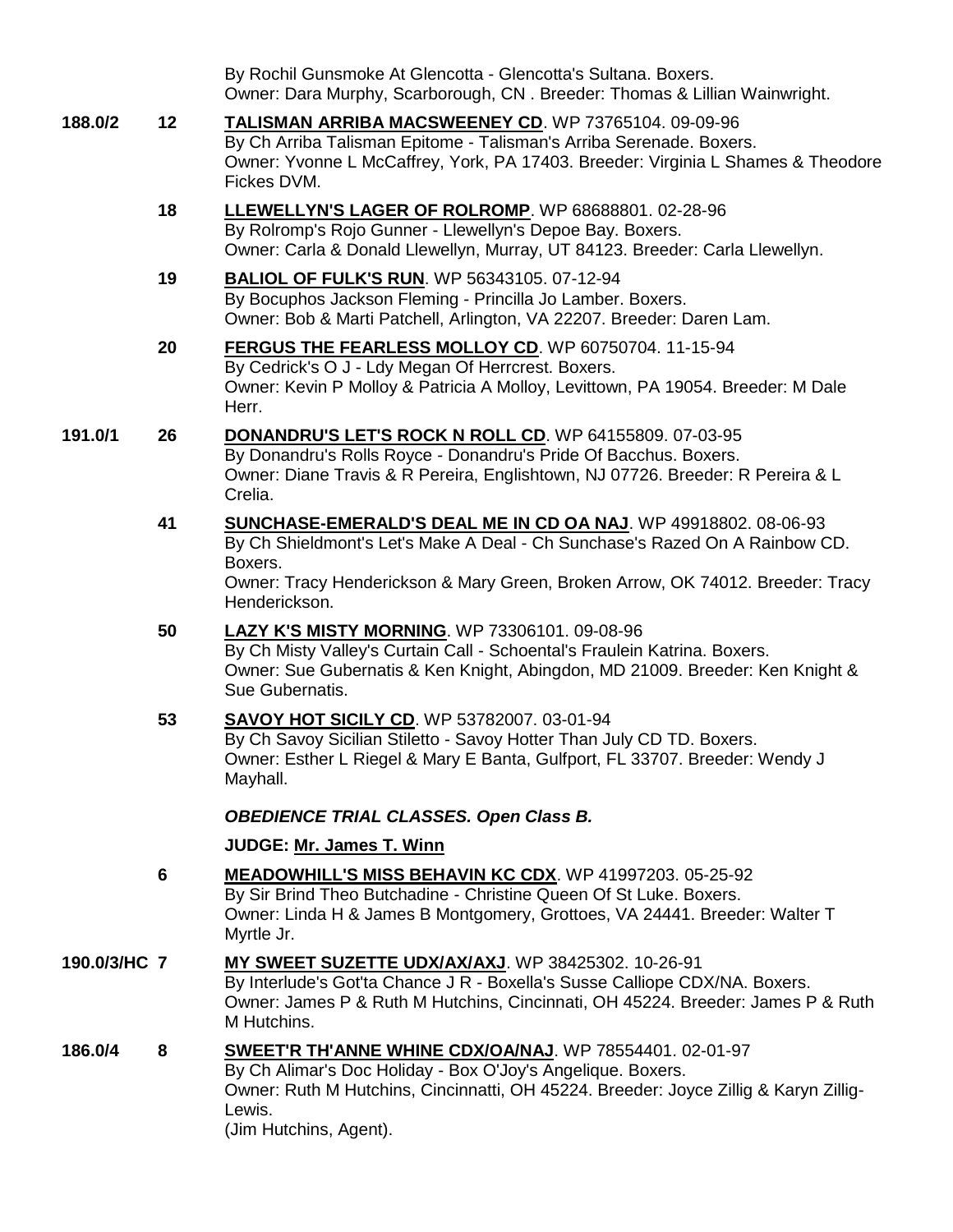| 193.0/2 | 15             | GABY VON THANNHAUSER. WP 67114801. 11-05-94<br>By Charly Vom Burgberger Hornle - Amrei Vom Thannhauser. Boxers.<br>Owner: Irma Crawford, Browns Mills, NJ 08015. Breeder: Brunhilde Wurzer.                                                                                        |
|---------|----------------|------------------------------------------------------------------------------------------------------------------------------------------------------------------------------------------------------------------------------------------------------------------------------------|
| 196.0/1 | 25             | <b>SUNCHASE'S NO SPIKED HEELS UD. WP 54806601. 02-19-94</b><br>By Ch Rochil's Grande Marshall - Sunchase's Jumpstart M'Heart CD. Boxers.<br>Owner: Larrie J Moody & Tracy L Hendrickson, Pittsburg, KS 66762. Breeder: Tracy L<br>Hendrickson.                                     |
|         | 29             | <b>BYLIN'S TRAVELLING WHIRLWIND CDX.</b> WP 40450803. 01-29-92<br>By Ch Huffand's Sarazan Traveller - Bylin's Life's A Breeze CD. Boxers.<br>Owner: L Liguori & L Capurso, Hackensack, NJ 07601. Breeder: L Liguori & L<br>Capurso.                                                |
| A       | 34             | MARILYNS CREEKWOOD JEWEL CDX. WP 75644203. 12-29-96<br>By Ch Creekwood's Masterplan - Creekwood's Whistling Dixie. Boxers.<br>Owner: Marilyn J Krejci & Claudine Raymo, Orlando, FL 32812. Breeder: Dr Bob Oliver<br>& Dolly Oliver.<br>(Dawn Ward, Agent).                        |
|         | 40             | JACQUET'S OTIS' ODYSSEY. WP 57511707. 08-04-94<br>By Ch Jacquet's Greggson - Jacquet's Anna Kay. Boxers.<br>Owner: Pat Vitale-Smith, Baltimore, MD 21220. Breeder: Mr Richard Tomita.                                                                                              |
| 181.0   | 48             | CH SUNCHASE'S SUICIDE BLONDE CDX. WP 72065804. 07-21-96<br>By Ch Shieldmont's Let's Make A Deal - Ch Sunchase's Hollywood Hype CD. Boxers.<br>Owner: Tracy Hendrickson, Tulsa, OK 74133. Breeder: Tracy L Hendrickson.                                                             |
| 183.0   | 49             | CH SUNCHASE'S FASHIONABLY LATE CDX. WP 49918803. 08-06-93<br>By Ch Shieldmont's Let's Make A Deal - Ch Sunchase's Razed On Rainbows CD.<br>Boxers.<br>Owner: Tracy Hendrickson, Tulsa, OK 74133. Breeder: Tracy L Hendrickson.<br><b>OBEDIENCE TRIAL CLASSES. Utility Class A.</b> |
|         | $6\phantom{1}$ | JUDGE: Dr. William G. Wisecup<br><b>MEADOWHILL'S MISS BEHAVIN KC CDX.</b> WP 41997203. 05-25-92<br>By Sir Brind Theo Butchadine - Christine Queen Of St Luke. Boxers.<br>Owner: Linda H & James B Montgomery, Grottoes, VA 24441. Breeder: Walter T<br>Myrtle Jr.                  |
|         | 8              | SWEET'R TH'ANNE WHINE CDX/OA/NAJ. WP 78554401. 02-01-97<br>By Ch Alimar's Doc Holiday - Box O'Joy's Angelique. Boxers.<br>Owner: Ruth M Hutchins, Cincinnatti, OH 45224. Breeder: Joyce Zillig & Karyn Zillig-<br>Lewis.<br>(Jim Hutchins, Agent).                                 |
|         | 39             | CINN RHEE'S STARRY SKY CDX NA. WP 64325701. 12-13-94<br>By Ch Pinepaths Night Watch - Cinn Rhee's Cabaret. Boxers.<br>Owner: Ellen M Gruber, Niles, MI 49120. Breeder: Medley Small.                                                                                               |
|         | 40             | JACQUET'S OTIS' ODYSSEY. WP 57511707. 08-04-94<br>By Ch Jacquet's Greggson - Jacquet's Anna Kay. Boxers.<br>Owner: Pat Vitale-Smith, Baltimore, MD 21220. Breeder: Mr Richard Tomita.                                                                                              |
|         | 48             | CH SUNCHASE'S SUICIDE BLONDE CDX. WP 72065804. 07-21-96<br>By Ch Shieldmont's Let's Make A Deal - Ch Sunchase's Hollywood Hype CD. Boxers.<br>Owner: Tracy Hendrickson, Tulsa, OK 74133. Breeder: Tracy L Hendrickson.                                                             |
|         | 49             | CH SUNCHASE'S FASHIONABLY LATE CDX. WP 49918803. 08-06-93<br>By Ch Shieldmont's Let's Make A Deal - Ch Sunchase's Razed On Rainbows CD.                                                                                                                                            |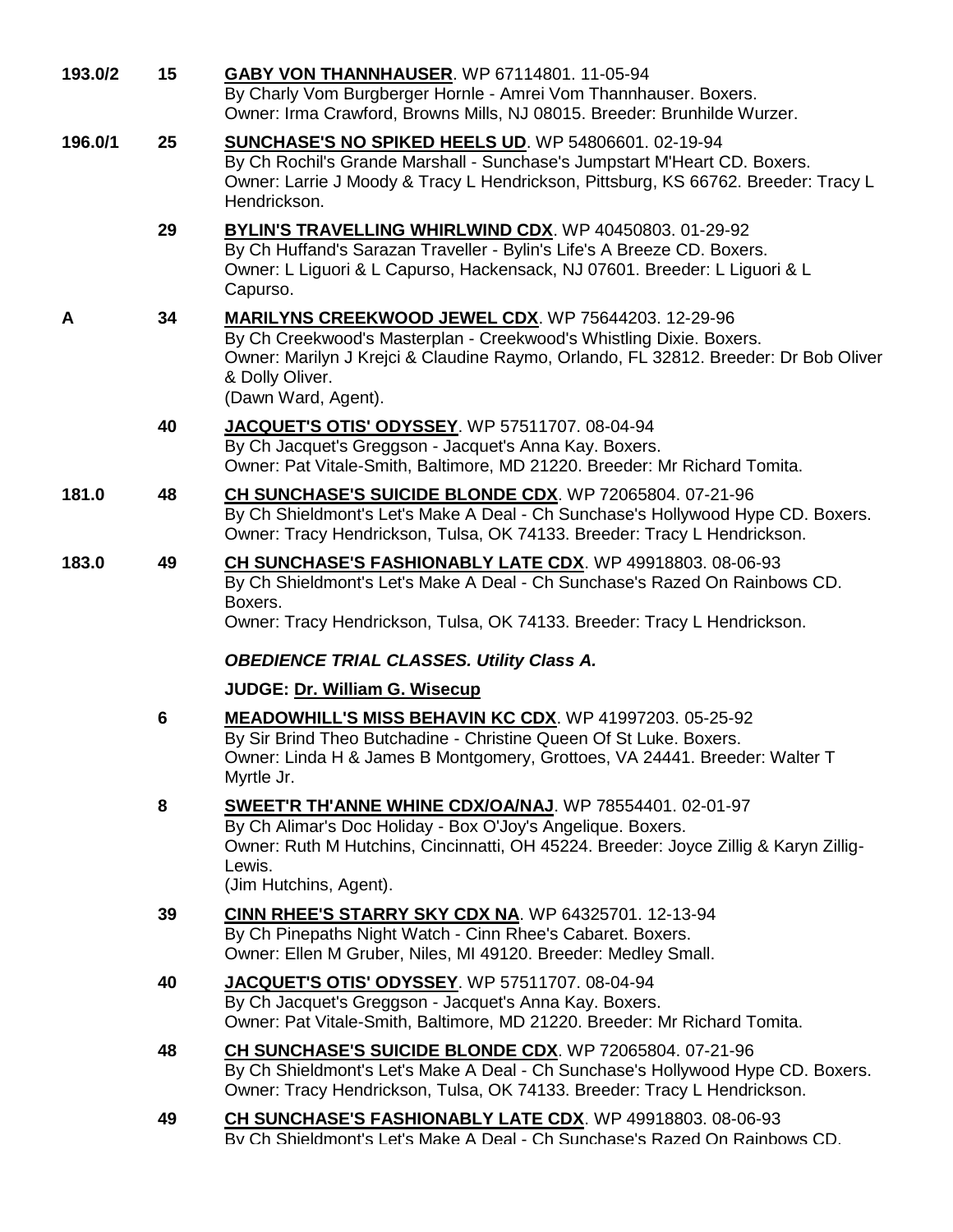Boxers. Owner: Tracy Hendrickson, Tulsa, OK 74133. Breeder: Tracy L Hendrickson.

# *OBEDIENCE TRIAL CLASSES. Utility Class B.*

# **JUDGE: [Mr. James T. Winn](http://www.infodog.com/show/judge/jdgprofile.htm?jn=2497)**

| 186.0   | $\overline{7}$ | MY SWEET SUZETTE UDX/AX/AXJ. WP 38425302. 10-26-91<br>By Interlude's Got'ta Chance J R - Boxella's Susse Calliope CDX/NA. Boxers.<br>Owner: James P & Ruth M Hutchins, Cincinnati, OH 45224. Breeder: James P & Ruth<br>M Hutchins.                                |
|---------|----------------|--------------------------------------------------------------------------------------------------------------------------------------------------------------------------------------------------------------------------------------------------------------------|
|         | 25             | <b>SUNCHASE'S NO SPIKED HEELS UD. WP 54806601. 02-19-94</b><br>By Ch Rochil's Grande Marshall - Sunchase's Jumpstart M'Heart CD. Boxers.<br>Owner: Larrie J Moody & Tracy L Hendrickson, Pittsburg, KS 66762. Breeder: Tracy L<br>Hendrickson.                     |
|         | 29             | <b>BYLIN'S TRAVELLING WHIRLWIND CDX.</b> WP 40450803. 01-29-92<br>By Ch Huffand's Sarazan Traveller - Bylin's Life's A Breeze CD. Boxers.<br>Owner: L Liguori & L Capurso, Hackensack, NJ 07601. Breeder: L Liguori & L<br>Capurso.                                |
| A       | 34             | <b>MARILYNS CREEKWOOD JEWEL CDX.</b> WP 75644203. 12-29-96<br>By Ch Creekwood's Masterplan - Creekwood's Whistling Dixie. Boxers.<br>Owner: Marilyn J Krejci & Claudine Raymo, Orlando, FL 32812. Breeder: Dr Bob Oliver<br>& Dolly Oliver.<br>(Dawn Ward, Agent). |
| A       | 38             | <b>MARILYNS TAYLOR MADE CD. WP 64105102. 07-28-95</b><br>By Ch Vancroft's Country Time - Taylor's Special Delivery. Boxers.<br>Owner: Marilyn J Krejci & Claudine A Raymo, Orlando, FL 32812. Breeder: Louis R<br>Taylor Sr.                                       |
|         |                | <b>OBEDIENCE TRIAL CLASSES. Brace Competition (Obedience).</b>                                                                                                                                                                                                     |
|         |                | <b>JUDGE: Mr. James T. Winn</b>                                                                                                                                                                                                                                    |
| 155.0/2 | 31             | DEMPSEY FROM AMITY HALL. WP 64962102. 08-02-95<br>By Ch Omega's Solid Gold - Philamalie At Wits End. Boxers.<br>Owner: Judith Heishin Sacks, Westminster, MD 21158. Breeder: Beth M Downe &<br>Rory L Downey Sr.                                                   |
| 155.0   | 32             | ROCKYTOO FROM MEGAN'S GOLD. WP 86085104. 05-21-98<br>By Tara Megan's Gold Rocky - Megan's Gold Tess. Boxers.<br>Owner: Judith Heishin Sacks, Westminster, MD 211582320. Breeder: Sara Rall.                                                                        |
| 177.0/1 | 46             | <b>SUNCHASE'S CAUGHT PEEKING. WP 82586702. 11-22-97</b><br>By Ch Holly Lane's Spin A Dream - Ch Sunchase's Fashionably Late CDX. Boxers.<br>Owner: Tracy L Hendrickson, Tulsa, OK 74133. Breeder: Tracy L Hendrickson.                                             |
| 177.0   | 47             | CH SUNCHASE'S ZERO TO HERO. WP 82586701. 11-22-97<br>By Ch Holly Lane's Spin A Dream - Ch Sunchase's Fashionably Late CDX. Boxers.<br>Owner: Tracy L Hendrickson, Tulsa, OK 74133. Breeder: Tracy L Hendrickson.                                                   |
|         |                | <b>OBEDIENCE TRIAL CLASSES. Graduate Novice Class.</b>                                                                                                                                                                                                             |
|         |                | JUDGE: Dr. William G. Wisecup                                                                                                                                                                                                                                      |
| 147.0/4 | 11             | <b>WONDERFUL WILBUR CD. ILP85438. 03-13-95</b><br>By Unknown - Unknown. Boxers.<br>Owner: Kristin Hess, Aldie, VA 20105. Breeder: Unknown.                                                                                                                         |
| 194.0/1 | 28             | CHEYANNE AUTUMN BLASE. WP 63178805. 06-17-95                                                                                                                                                                                                                       |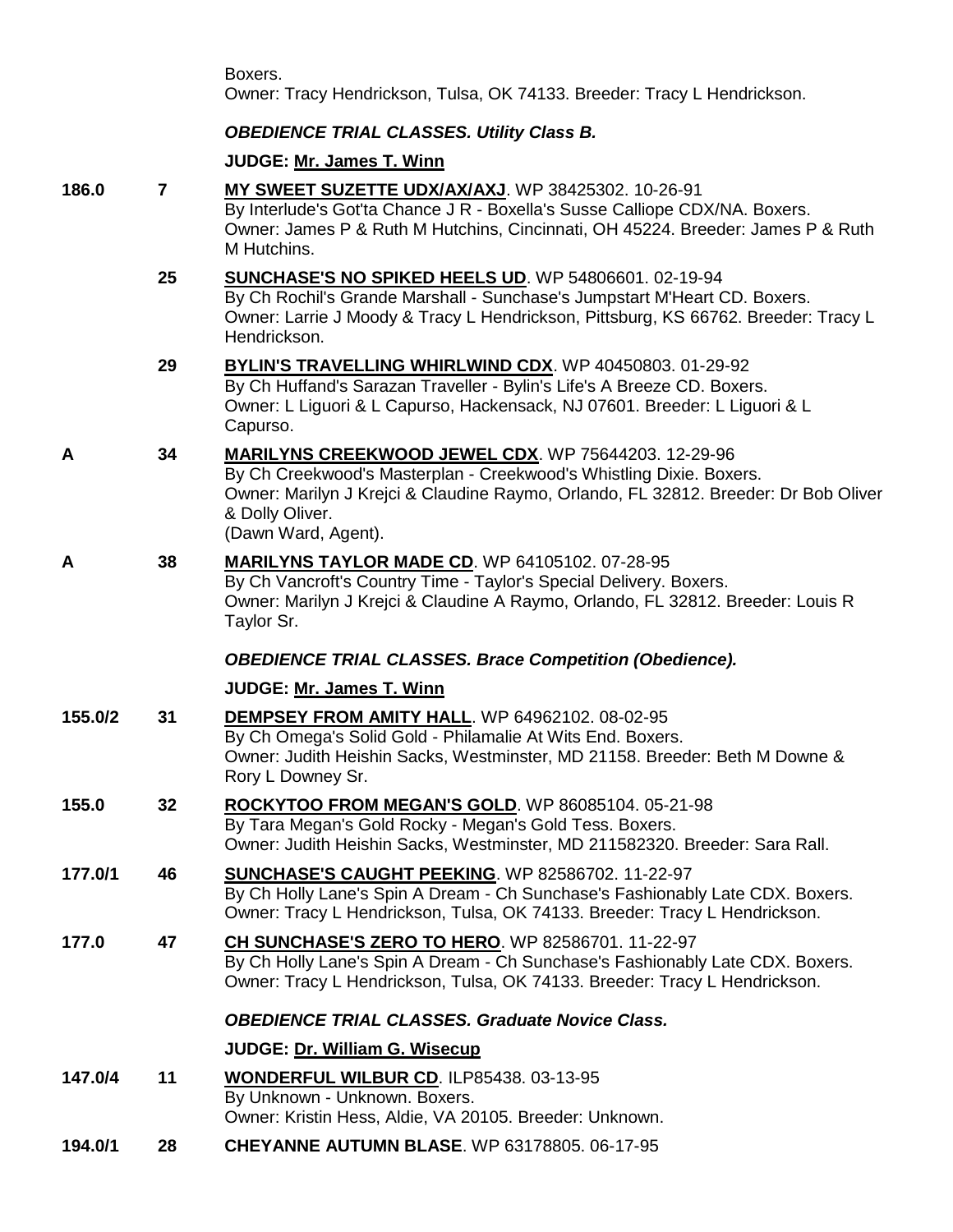|         |       | By Adrian's Alaunt Du Ring - Queen Tasha De Ivory. Boxers.<br>Owner: Deb Johnson, Batavia, IL 605103038. Breeder: Adrian Moreno.                                                                                                                               |
|---------|-------|----------------------------------------------------------------------------------------------------------------------------------------------------------------------------------------------------------------------------------------------------------------|
| 149.0/3 | 50    | <b>LAZY K'S MISTY MORNING.</b> WP 73306101. 09-08-96<br>By Ch Misty Valley's Curtain Call - Schoental's Fraulein Katrina. Boxers.<br>Owner: Sue Gubernatis & Ken Knight, Abingdon, MD 21009. Breeder: Ken Knight &<br>Sue Gubernatis.                          |
| 114.0   | 52    | <b>BANTA'S ROUGH BOY. WP 67509401. 12-12-95</b><br>By Ch Timoshaw Scarborough Royale CD - Brentwood's Banta Spitfire CD. Boxers.<br>Owner: Esther L Riegel & Mary E Banta, Gulfport, FL 33707. Breeder: Mary E Banta &<br>Patricia Mullen & Virginia Zurflien. |
| 150.0/2 | 53    | <b>SAVOY HOT SICILY CD. WP 53782007. 03-01-94</b><br>By Ch Savoy Sicilian Stiletto - Savoy Hotter Than July CD TD. Boxers.<br>Owner: Esther L Riegel & Mary E Banta, Gulfport, FL 33707. Breeder: Wendy J<br>Mayhall.                                          |
| A       | 55    | CH SCHOENTALS FRAULEIN REBEKAH CD. WP 49651202. 07-15-93<br>By Ch EWO's Tie Breaker - Schoental's Fraulein Helga. Boxers.<br>Owner: K Glorioso & B Compton & R Compton Jr, Hydes, MD 21082. Breeder: Barbara<br>& Robert Compton.                              |
|         |       | <b>OBEDIENCE TRIAL CLASSES. Veterans Class (Obedience).</b>                                                                                                                                                                                                    |
|         |       | JUDGE: Mr. James T. Winn                                                                                                                                                                                                                                       |
| 169.0/1 | 16    | <b>SERGI'S N BJ'S SURELY U JEST UD. WF 937191. 12-04-86</b><br>By Sergi's N BJ's Junior Strut - Sergi's N BJ's Sontara CD. Boxers.<br>Owner: Linda Liguori, Hackensack, NJ 076016712. Breeder: M Sergi & B J McVey.                                            |
| 143.0/2 | 30    | <b>RAKLYNS RAVEN OF ARBOR CD. WP 42007603. 04-20-92</b><br>By Ch Raklyns Derringer - Arbor's Signature Model. Boxers.<br>Owner: Ron & Donna Mucha, Enfield, CT 06082. Breeder: Kathleen A Broska.                                                              |
|         |       | <b>Standard Agility Excellent B Height 20".</b>                                                                                                                                                                                                                |
|         |       | JUDGE: Mr.                                                                                                                                                                                                                                                     |
|         | 20005 | WHIRLWIND'S UNFORGETTABLE. WP 64495801. 06-27-95<br>By Ch Tallassee's Chestatee Strutter - Ch Whirlwind's Image Of Striker. Boxers.<br>Owner: Wendy Wallner DVM, Loganville, GA 302493302. Breeder: Wendy Wallner<br>DVM & Barbara Bachman.                    |
|         | 20006 | <b>WHIRLWIND'S MATINEE MARVEL. WP 71682002. 05-29-96</b><br>By Ch Rummer Run's Ticker Tape - Ch Whirlwind's Image Of Striker. Boxers.<br>Owner: Wendy Wallner DVM, Loganville, GA 30052. Breeder: Wendy Wallner DVM &<br>Barbara Bachman.                      |
|         | 20007 | <b>SALBAD'S JEWEL OF HIGH RIVER. WP 79563501. 07-21-97</b><br>By Ch High River's On Fire - Abad's Manilena. Boxers.<br>Owner: Dawn Ward & David Whitelock, Chance, MD 21821. Breeder: Dr Edelvira<br>Abad.                                                     |
|         |       | Dogs.                                                                                                                                                                                                                                                          |
|         |       | JUDGE: Mr.                                                                                                                                                                                                                                                     |
|         | 24001 | CH BERLANE'S CAUSIN AN UPROAR. WP 81378501. 10-12-96<br>By Ch Bridgewood's B K Kahuna - Berlane's Just Causin Kaos. Boxers.<br>Owner: Ron & Sharon Berry & Karen Bourassa, T4P 3L5, CN. Breeder: Sharon Berry<br>& Ron Berry.                                  |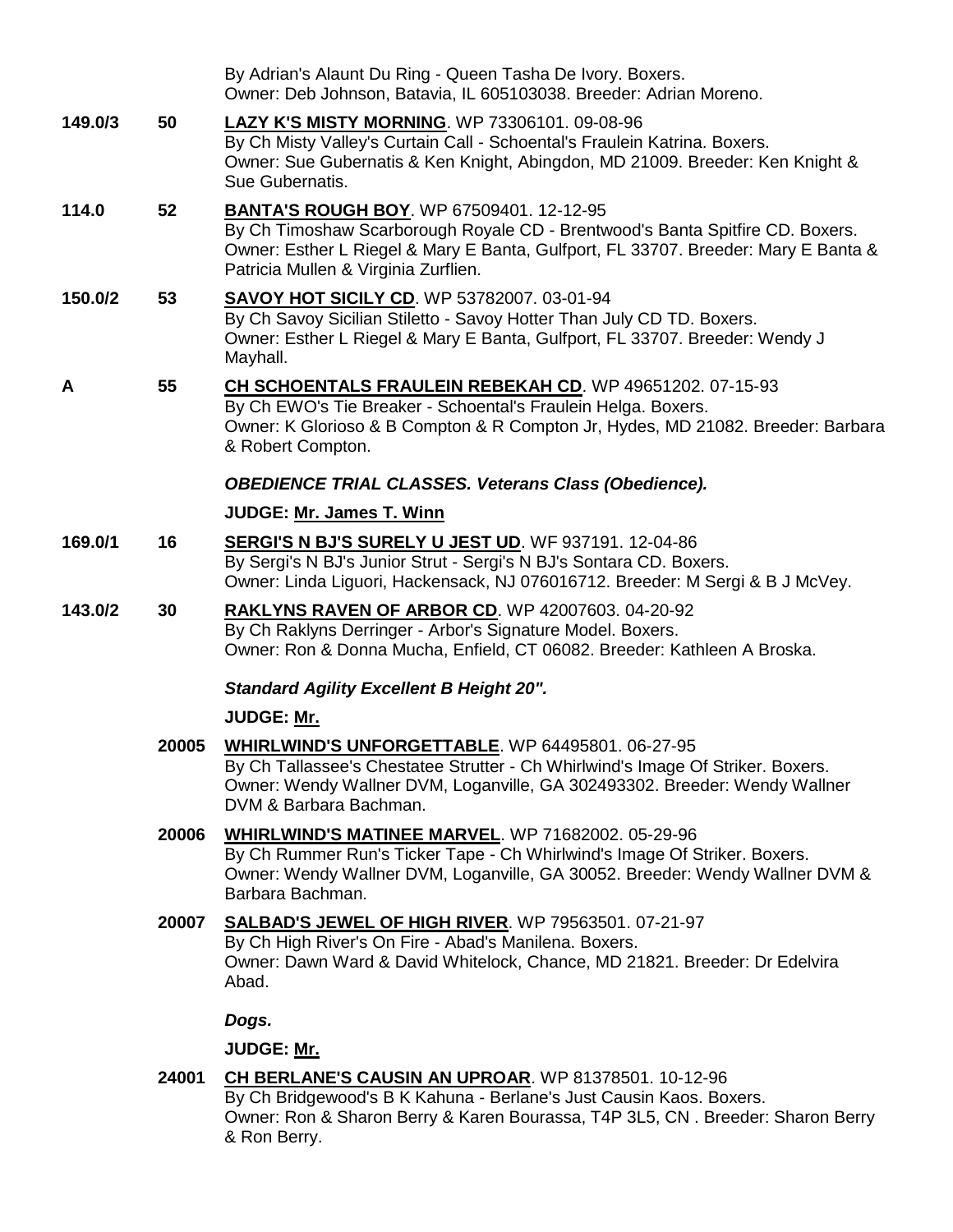- **24004 [TEKONEVA'S OLIMPIA](http://www.infodog.com/my/drlookup2.htm?makc=WP%2079486105&mdog=Tekoneva%27s+Olimpia&wins=all)**. WP 79486105. 07-03-97 By Ch Karmel's Dream Weaver - Tekoneva's Cosette II. Boxers. Owner: Eva Partida, Cherry Hill, NJ 08034. Breeder: Eva T Partida. (Kim Pastella, Agent).
- **24005 [TEKONEVA'S OMAIJA](http://www.infodog.com/my/drlookup2.htm?makc=WP%2079486104&mdog=Tekoneva%27s+Omaija&wins=all)**. WP 79486104. 07-03-97 By Ch Karmel's Dream Weaver - Tekoneva's Cosette II. Boxers. Owner: Lynn Falk & Robert Falk, Haddonfield, NJ 08033. Breeder: Eva T Partida.
- **24008 [DONANDRU'S LET'S ROCK N ROLL CD](http://www.infodog.com/my/drlookup2.htm?makc=WP%2064155809&mdog=Donandru%27s+Let%27s+Rock+N+Roll+CD&wins=all)**. WP 64155809. 07-03-95 By Donandru's Rolls Royce - Donandru's Pride Of Bacchus. Boxers. Owner: Diane Travis & R Pereira, Englishtown, NJ 07726. Breeder: R Pereira & L Crelia.
- **24009 [BROOKTONDALE'S GIVE ME LIBERTY](http://www.infodog.com/my/drlookup2.htm?makc=ILP83739&mdog=Brooktondale%27s+Give+Me+Liberty&wins=all)**. ILP83739. 05-21-96Boxers. Owner: Lori Eustis, Brooktondale, NY 14817. Breeder: .
- **24017 [CH TIMOSHAW SCARBOROUGH ROYALE CD](http://www.infodog.com/my/drlookup2.htm?makc=WP%2055721701&mdog=Ch+Timoshaw+Scarborough+Royale+CD&wins=all)**. WP 55721701. 05-07-94 By Ch Scarborough Free Silver - PR's Sweet Oak Ridge Girl. Boxers. Owner: Mary Banta & V Zurflieh & R Smith & D Butler, St Petersburg, FL 33713. Breeder: Rebecca S Smith & Peter L Smith & Virginia Zurflieh.
- **24020 [CH KIEBLA'S LODE STAR OF BOX RUN](http://www.infodog.com/my/drlookup2.htm?makc=WP%2036430601&mdog=Ch+Kiebla%27s+Lode+Star+Of+Box+Run&wins=all)**. WP 36430601. 06-04-91 By Ch Rummer Run's Star Of Box Run - Kiebla's Sarah Jane. Boxers. Owner: Kitti Barker & Joyce G Campbell DVM, Oklahoma City, OK 73114. Breeder: Mrs Kitti Barker.
- **24021 [BOX RUN'S PROMISE V KIEBLA](http://www.infodog.com/my/drlookup2.htm?makc=WP--83750804&mdog=Box+Run%27s+Promise+v+Kiebla&wins=all)**. WP--83750804. 01-16-98 By Ch Kiebla's Lode Star Of Box Run - Druid Dark Crystal. Boxers. Owner: Allen Hynes & Suzie Campbell & Joyce G Campbell DVM, OKC, OK 73114�. Breeder: Allen Hynes.
- **24022 [BOX RUN'S PROMISE V KIEBLA](http://www.infodog.com/my/drlookup2.htm?makc=WP--64706901&mdog=Box+Run%27s+Promise+v+Kiebla&wins=all)**. WP--64706901. 08-10-95 By Ch Kiebla's Lode Star Of Box Run - Kiebla's Kash Bet Of Box Run. Boxers. Owner: Joyce G Campbell DVM, OKC, OK 73114. Breeder: Jan Colwill & Joyce G Campbell DVM.
- **24023 [CH SPICEHILLS QTRMASTER V TAFKAN](http://www.infodog.com/my/drlookup2.htm?makc=WP%2056117701&mdog=Ch+Spicehills+Qtrmaster+V+Tafkan&wins=all)**. WP 56117701. 03-15-94 By Owlay's Flash Fire - Tafkan's Image In Time. Boxers. Owner: B Blue & K & G Sarvinas & Kelly Wardenfelt, Catonsville, MD 21228. Breeder: Owners.

# *Bitches.*

- **20002 [NEFF'S ILLUSTRIOUS INGA](http://www.infodog.com/my/drlookup2.htm?makc=WP%2077871501&mdog=Neff%27s+Illustrious+Inga&wins=all)**. WP 77871501. 04-16-97 By Vanos Victorous Sneakers - Heidi Allivid Bellarosa. Boxers. Owner: Judith & WM Neff, Wallkill, NY 125893706. Breeder: Stewart & Susan Bellarosa.
- **20004 [AMITY HALL'S MISTY TANGO](http://www.infodog.com/my/drlookup2.htm?makc=WP%2074611802&mdog=Amity+Hall%27s+Misty+Tango&wins=all)**. WP 74611802. 11-29-96 By Ch Omega's Hellfire - Philamalie At Wits End. Boxers. Owner: Kathryn S & Michael M Vano, Walden, NY 12586. Breeder: Beth & Rory Downey Sr. (Ms. Karen Speck, Agent).
- **20010 [CH SUNCHASE'S SUICIDE BLONDE CDX](http://www.infodog.com/my/drlookup2.htm?makc=WP%2072065804&mdog=Ch+Sunchase%27s+Suicide+Blonde+CDX&wins=all)**. WP 72065804. 07-21-96 By Ch Shieldmont's Let's Make A Deal - Ch Sunchase's Hollywood Hype CD. Boxers. Owner: Tracy Hendrickson, Tulsa, OK 74133. Breeder: Tracy L Hendrickson.
- **20011 [CH SUNCHASE'S FASHIONABLY LATE CDX](http://www.infodog.com/my/drlookup2.htm?makc=WP%2049918803&mdog=Ch+Sunchase%27s+Fashionably+Late+CDX&wins=all)**. WP 49918803. 08-06-93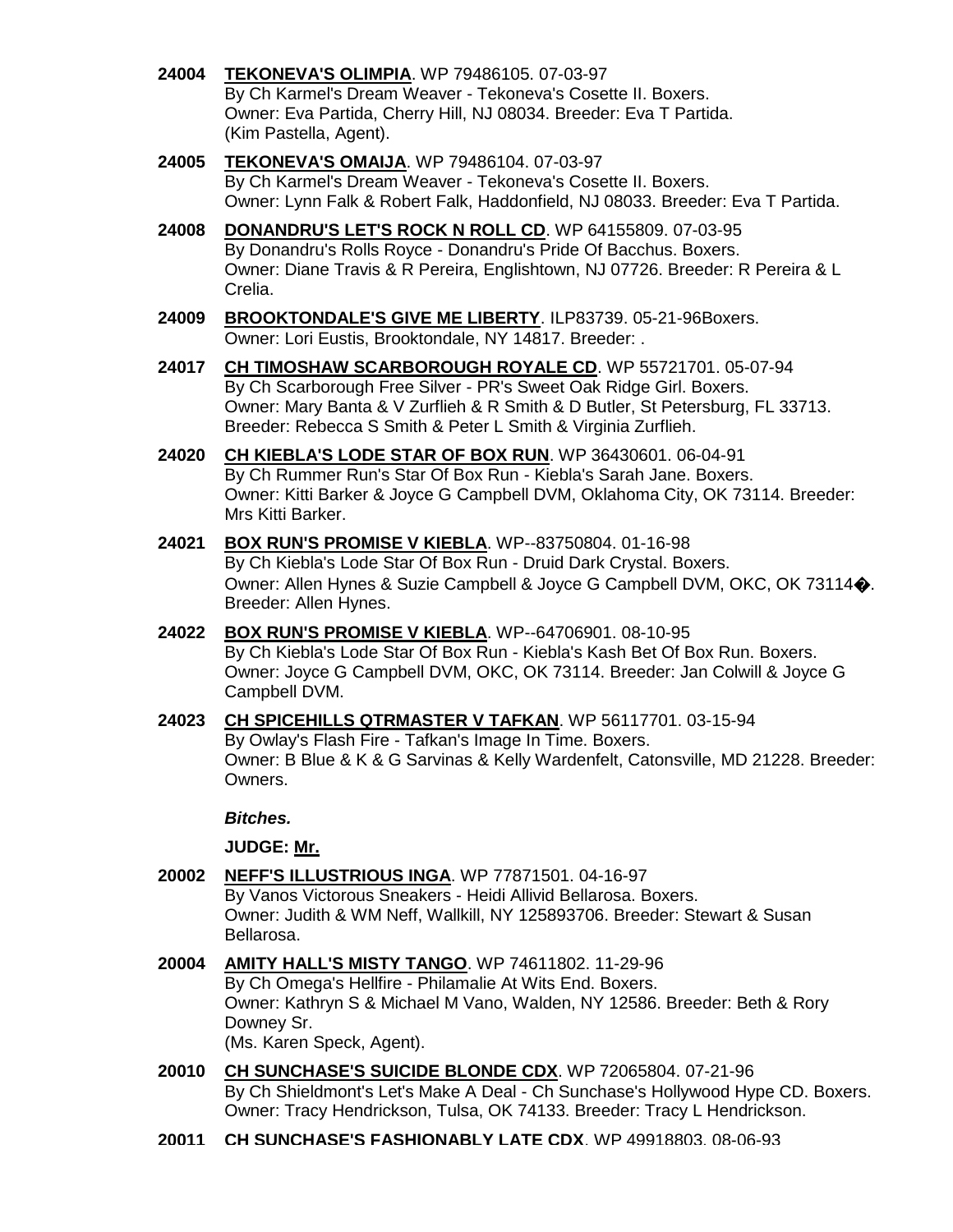By Ch Shieldmont's Let's Make A Deal - Ch Sunchase's Razed On Rainbows CD. Boxers.

Owner: Tracy Hendrickson, Tulsa, OK 74133. Breeder: Tracy L Hendrickson.

**20014 [MANNA'S FAIR VALKYRY](http://www.infodog.com/my/drlookup2.htm?makc=WP%2047043508&mdog=Manna%27s+Fair+Valkyry&wins=all)**. WP 47043508. 03-16-93 By C-R Johnsonville Cooler - Baroness Angelwing Lily CD. Boxers. Owner: Kathleen Highfill & Marcella Kidd, Oklahoma City, OK 731141512. Breeder: Kathleen Highfill & Marcella Kidd.

# **20015 [BARONESS ANGELWING LILY CD](http://www.infodog.com/my/drlookup2.htm?makc=WG%205333622&mdog=Baroness+Angelwing+Lily+CD&wins=all)**. WG 5333622. 06-16-90 By Sir Bently Cherokee Martin - Princess Ounga. Boxers.

Owner: Kathleen Highfill & Marcella Kidd, Oklahoma City, OK 731141512. Breeder: Wayne Duncan & Mary Duncan.

# *Preferred Agility Open Height 8".*

# **JUDGE: [Mr.](http://www.infodog.com/show/judge/jdgprofile.htm?jn=)**

- **24013 [CH SUNCHASE'S SUNDANCE KID CD](http://www.infodog.com/my/drlookup2.htm?makc=WP%2049826802&mdog=Ch+Sunchase%27s+Sundance+Kid+CD&wins=all)**. WP 49826802. 06-25-93 By Ch Sunchase's Showbiz Kid CDX - Dazie Duke. Boxers. Owner: Tracy Hendrickson & Jim Kepler, Tulsa, OK 74133. Breeder: Becky L Cook.
- **24014 [SUNCHASE'S CAUGHT PEEKING](http://www.infodog.com/my/drlookup2.htm?makc=WP%2082586702&mdog=Sunchase%27s+Caught+Peeking&wins=all)**. WP 82586702. 11-22-97 By Ch Holly Lane's Spin A Dream - Ch Sunchase's Fashionably Late CDX. Boxers. Owner: Tracy L Hendrickson, Tulsa, OK 74133. Breeder: Tracy L Hendrickson.
- **24015 [CH SUNCHASE'S ZERO TO HERO](http://www.infodog.com/my/drlookup2.htm?makc=WP%2082586701&mdog=Ch+Sunchase%27s+Zero+To+Hero&wins=all)**. WP 82586701. 11-22-97 By Ch Holly Lane's Spin A Dream - Ch Sunchase's Fashionably Late CDX. Boxers. Owner: Tracy L Hendrickson, Tulsa, OK 74133. Breeder: Tracy L Hendrickson.

# *Preferred Agility Excellent A Height 12".*

# **JUDGE: [Mr.](http://www.infodog.com/show/judge/jdgprofile.htm?jn=)**

- **20001 [BOXELLA'S SUSSE CALLIOPE CDX](http://www.infodog.com/my/drlookup2.htm?makc=WG%20222191&mdog=Boxella%27s+Susse+Calliope+CDX&wins=all)**. WG 222191. 05-17-88 By Xan V Hasseler-Hof - Boxella's Empress Heidi-Ho. Boxers. Owner: James & Ruth Hutchins, Cincinnati, OH 45224. Breeder: John Puckett & Carol Sue Puckett.
- **20003 [VANOS DYNAMIC DUTCHESS CD/NA](http://www.infodog.com/my/drlookup2.htm?makc=WP%2044544501&mdog=Vanos+Dynamic+Dutchess+CD/NA&wins=all)**. WP 44544501. 09-17-92 By Ch MGM's Fred Astaire - Hoffman's Brandit The Bandit. Boxers. Owner: Kathryn S & Michael M Vano, Walden, NY 125861060. Breeder: Kathryn S Vano & Michael M Vano.
- **20012 [KAROSELS BRASS RING NA](http://www.infodog.com/my/drlookup2.htm?makc=WP%2058685301&mdog=Karosels+Brass+Ring+NA&wins=all)**. WP 58685301. 10-13-94 By Foxwood's Crown Jewel UD OA - Ch Karosels Krystal Clear CDX OA. Boxers. Owner: Ella M Dupree, Darien Ct, CT 06820. Breeder: Ms Ella M Du Pree.

# *Preferred Agility Excellent A Height 20".*

- **24002 [CH DUSTY ROAD'S FIRST IMPRESSION NA](http://www.infodog.com/my/drlookup2.htm?makc=WG%20449705&mdog=Ch+Dusty+Road%27s+First+Impression+NA&wins=all)**. WG 449705. 01-29-90 By Ch Barisle's Dash Of Magic - Sunar's Allure Of Dusty Roads. Boxers. Owner: Randall S & Judith M Pasbrig, Peyton, CO 80831. Breeder: Randall S Pasbrig & Judith M Pasbrig.
- **24010 [SHADOWDALE'S BOUNTY HUNTER CD/NA](http://www.infodog.com/my/drlookup2.htm?makc=WP%2063582701&mdog=Shadowdale%27s+Bounty+Hunter+CD/NA&wins=all)**. WP 63582701. 06-17-93 By Shadowdale's Caught In Action - Shadowdale's Angel Over Me. Boxers. Owner: Sharon Campbell & Blair Campbell, M1T 2R4, CN . Breeder: Mary L Curl.
- **24019 [AJAX ADAMSON CD NA](http://www.infodog.com/my/drlookup2.htm?makc=ILP80038&mdog=Ajax+Adamson+CD+NA&wins=all)**. ILP80038. 06-21-89Boxers. Owner: Kathleen Highfill, Oklahoma City, OK 731141512. Breeder: .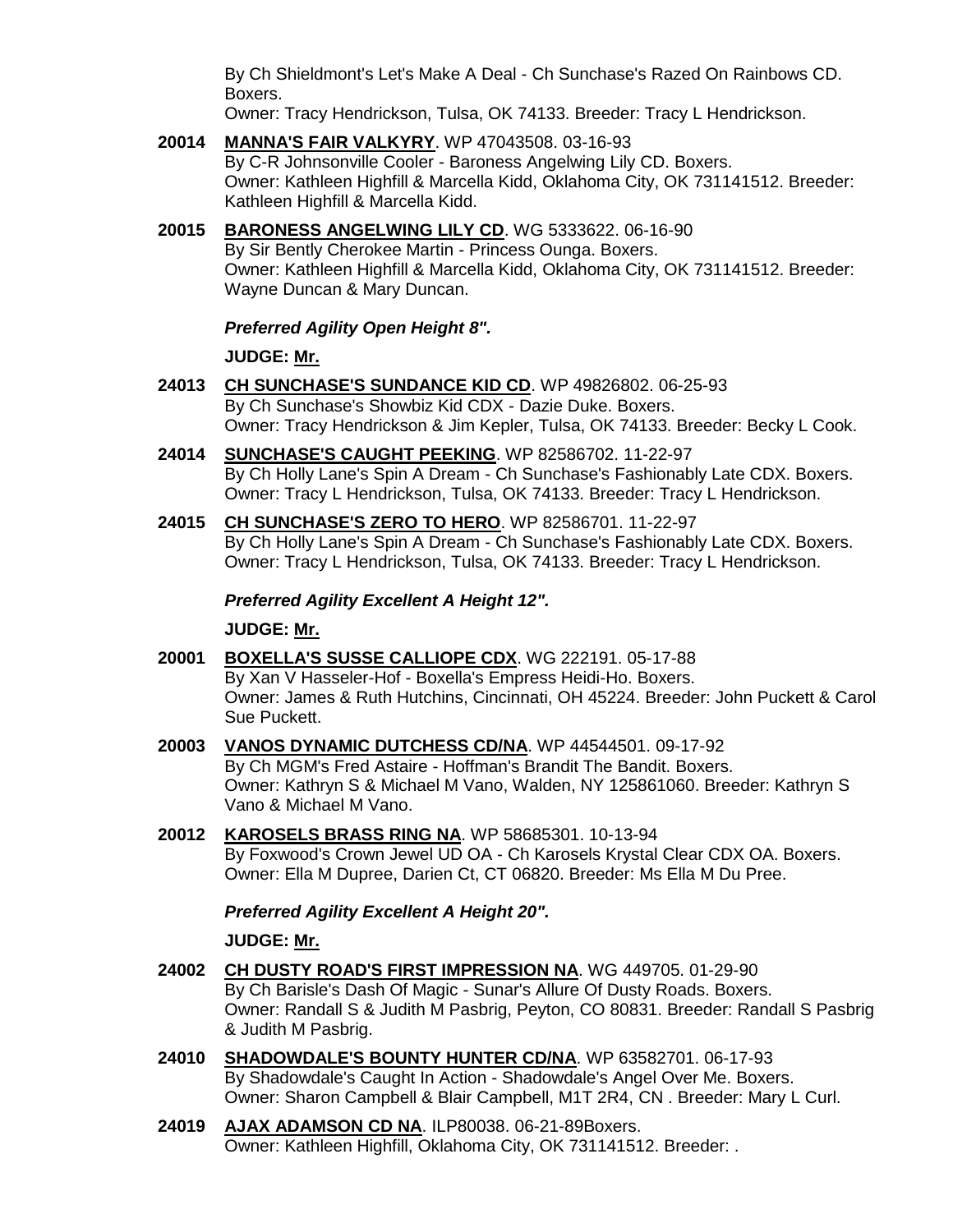*Bitches.*

#### **JUDGE: [Mr.](http://www.infodog.com/show/judge/jdgprofile.htm?jn=)**

- **20008 [CINN RHEE'S STARRY SKY CDX NA](http://www.infodog.com/my/drlookup2.htm?makc=WP%2064325701&mdog=Cinn+Rhee%27s+Starry+Sky+CDX+NA&wins=all)**. WP 64325701. 12-13-94 By Ch Pinepaths Night Watch - Cinn Rhee's Cabaret. Boxers. Owner: Ellen M Gruber, Niles, MI 49120. Breeder: Medley Small.
- **20009 [SUNCHASE-EMERALD'S DEAL ME IN CD OA NAJ](http://www.infodog.com/my/drlookup2.htm?makc=WP%2049918802&mdog=Sunchase-Emerald%27s+Deal+Me+In+CD+OA+NAJ&wins=all)**. WP 49918802. 08-06-93 By Ch Shieldmont's Let's Make A Deal - Ch Sunchase's Razed On A Rainbow CD. Boxers. Owner: Tracy Henderickson & Mary Green, Broken Arrow, OK 74012. Breeder: Tracy

Henderickson.

**20013 [DERRAE'S DAZZLING ECHO OA NAJ](http://www.infodog.com/my/drlookup2.htm?makc=WP%2057608001&mdog=Derrae%27s+Dazzling+Echo+OA+NAJ&wins=all)**. WP 57608001. 08-27-94 By Ch Merrilane's Derrae Lazer Beam - King's Bonfire In Derrae. Boxers. Owner: Jeffrey S Mrakovich, Bainbridge, PA 175029587. Breeder: La Rae & Randy Derr.

*Jumpers W/ Weaves Novice A Height 8".*

# **JUDGE: [Mr.](http://www.infodog.com/show/judge/jdgprofile.htm?jn=)**

- **24003 [TOKALON'S FUERSTIN](http://www.infodog.com/my/drlookup2.htm?makc=WG%20490154&mdog=Tokalon%27s+Fuerstin&wins=all)**. WG 490154. 05-28-90 By Ch Tokalon's Arddu V Creekwood CD - Ch Tallassee's Graefin CD. Boxers. Owner: Andrea Macalpin, Atlanta, GA 30350. Breeder: Deborah McAlpine.
- **24006 [MY SWEET SUZETTE UDX/AX/AXJ](http://www.infodog.com/my/drlookup2.htm?makc=WP%2038425302&mdog=My+Sweet+Suzette+UDX/AX/AXJ&wins=all)**. WP 38425302. 10-26-91 By Interlude's Got'ta Chance J R - Boxella's Susse Calliope CDX/NA. Boxers. Owner: James P & Ruth M Hutchins, Cincinnati, OH 45224. Breeder: James P & Ruth M Hutchins.
- **24007 [SWEET'R TH'ANNE WHINE CDX/OA/NAJ](http://www.infodog.com/my/drlookup2.htm?makc=WP%2078554401&mdog=Sweet%27r+Th%27Anne+Whine+CDX/OA/NAJ&wins=all)**. WP 78554401. 02-01-97 By Ch Alimar's Doc Holiday - Box O'Joy's Angelique. Boxers. Owner: Ruth M Hutchins, Cincinnatti, OH 45224. Breeder: Joyce Zillig & Karyn Zillig-Lewis.

(Jim Hutchins, Agent).

- **24011 [CH LALYN'S HIGHLITE OF CHERKEI CD/OA](http://www.infodog.com/my/drlookup2.htm?makc=WP%2048746906&mdog=Ch+Lalyn%27s+Highlite+Of+Cherkei+CD/OA&wins=all)**. WP 48746906. 04-04-93 By Ch Cherkei's High Cotton - Cherkei's Lalyn Cynthiana Gal. Boxers. Owner: Jasmine C Catlin, Kennesaw, GA 30144. Breeder: Cheryl C Robbins Laney & Lynette Jolly.
- **24016 [CH KAROSELS CROWN CLASSIC OA](http://www.infodog.com/my/drlookup2.htm?makc=WP%2048799201&mdog=Ch+Karosels+Crown+Classic+OA&wins=all)**. WP 48799201. 05-17-93 By Foxwood's Crown Jewel UD OA - Ch Karosels Krystal Clear CDX OA. Boxers. Owner: Ella M DuPree, Darien, CT 06820. Breeder: Ella M DuPree.
- **24018 [DERRAES ST MICHAEL'S PRAYER CD OA OAJ](http://www.infodog.com/my/drlookup2.htm?makc=WP%2054276403&mdog=Derraes+St+Michael%27s+Prayer+CD+OA+OAJ&wins=all)**. WP 54276403. 12-29-93 By Ch Merrilanes Derrae Lazer Beam - Arkona Ladys Choice. Boxers. Owner: Adrienne Terrell, Glen Mills, PA 19342. Breeder: Walter Kramer.

# *Bitches.*

**JUDGE: [Mr.](http://www.infodog.com/show/judge/jdgprofile.htm?jn=)**

**20003 [VANOS DYNAMIC DUTCHESS CD/NA](http://www.infodog.com/my/drlookup2.htm?makc=WP%2044544501&mdog=Vanos+Dynamic+Dutchess+CD/NA&wins=all)**. WP 44544501. 09-17-92 By Ch MGM's Fred Astaire - Hoffman's Brandit The Bandit. Boxers. Owner: Kathryn S & Michael M Vano, Walden, NY 125861060. Breeder: Kathryn S Vano & Michael M Vano.

*Jumpers W/ Weaves Open Height 16".*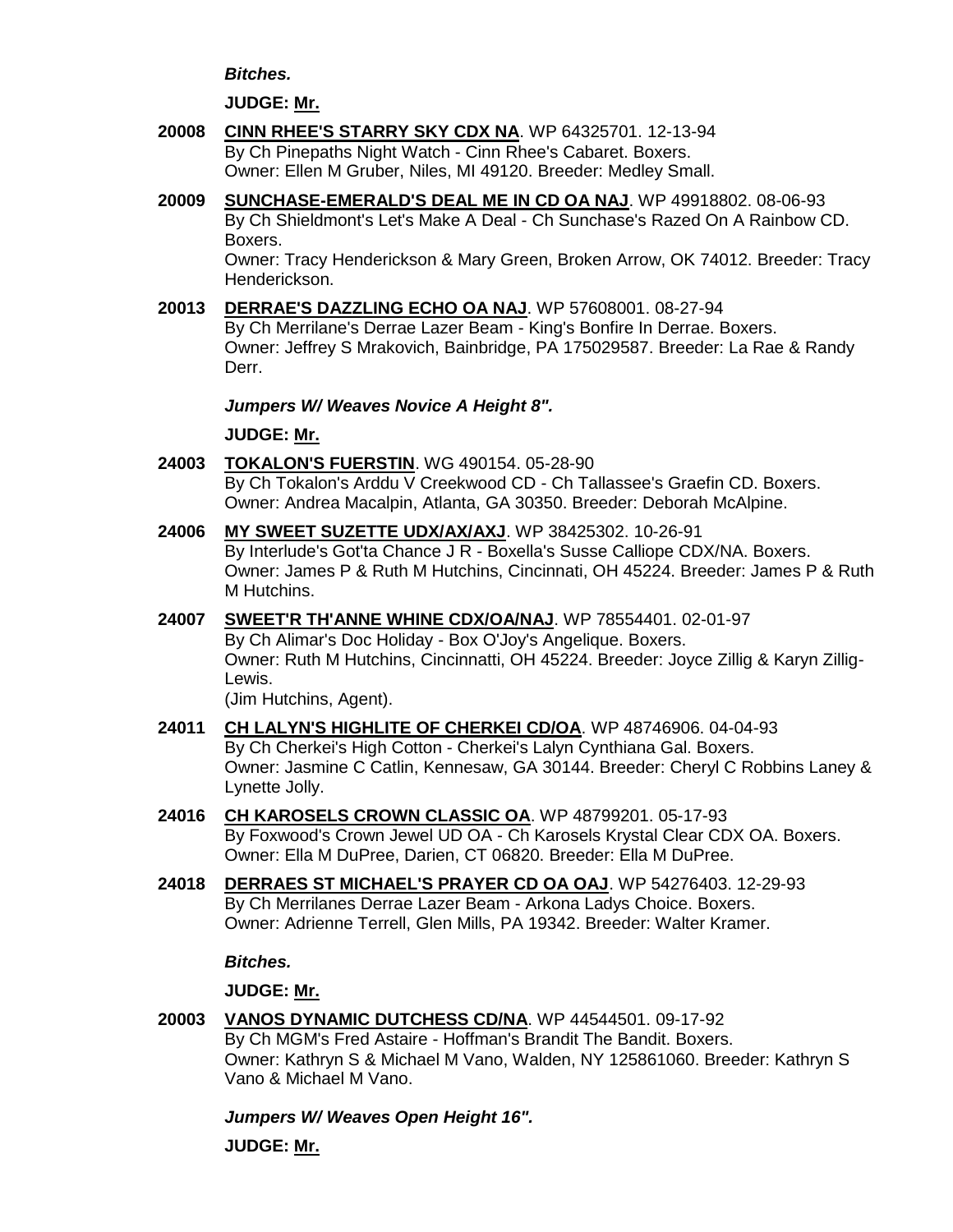- **24001 [CH BERLANE'S CAUSIN AN UPROAR](http://www.infodog.com/my/drlookup2.htm?makc=WP%2081378501&mdog=Ch+Berlane%27s+Causin+An+Uproar&wins=all)**. WP 81378501. 10-12-96 By Ch Bridgewood's B K Kahuna - Berlane's Just Causin Kaos. Boxers. Owner: Ron & Sharon Berry & Karen Bourassa, T4P 3L5, CN . Breeder: Sharon Berry & Ron Berry.
- **24004 [TEKONEVA'S OLIMPIA](http://www.infodog.com/my/drlookup2.htm?makc=WP%2079486105&mdog=Tekoneva%27s+Olimpia&wins=all)**. WP 79486105. 07-03-97 By Ch Karmel's Dream Weaver - Tekoneva's Cosette II. Boxers. Owner: Eva Partida, Cherry Hill, NJ 08034. Breeder: Eva T Partida. (Kim Pastella, Agent).
- **24005 [TEKONEVA'S OMAIJA](http://www.infodog.com/my/drlookup2.htm?makc=WP%2079486104&mdog=Tekoneva%27s+Omaija&wins=all)**. WP 79486104. 07-03-97 By Ch Karmel's Dream Weaver - Tekoneva's Cosette II. Boxers. Owner: Lynn Falk & Robert Falk, Haddonfield, NJ 08033. Breeder: Eva T Partida.
- **24008 [DONANDRU'S LET'S ROCK N ROLL CD](http://www.infodog.com/my/drlookup2.htm?makc=WP%2064155809&mdog=Donandru%27s+Let%27s+Rock+N+Roll+CD&wins=all)**. WP 64155809. 07-03-95 By Donandru's Rolls Royce - Donandru's Pride Of Bacchus. Boxers. Owner: Diane Travis & R Pereira, Englishtown, NJ 07726. Breeder: R Pereira & L Crelia.
- **24009 [BROOKTONDALE'S GIVE ME LIBERTY](http://www.infodog.com/my/drlookup2.htm?makc=ILP83739&mdog=Brooktondale%27s+Give+Me+Liberty&wins=all)**. ILP83739. 05-21-96Boxers. Owner: Lori Eustis, Brooktondale, NY 14817. Breeder: .
- **24023 [CH SPICEHILLS QTRMASTER V TAFKAN](http://www.infodog.com/my/drlookup2.htm?makc=WP%2056117701&mdog=Ch+Spicehills+Qtrmaster+V+Tafkan&wins=all)**. WP 56117701. 03-15-94 By Owlay's Flash Fire - Tafkan's Image In Time. Boxers. Owner: B Blue & K & G Sarvinas & Kelly Wardenfelt, Catonsville, MD 21228. Breeder: Owners.

# *Jumpers W/ Weaves Excellent A Height 20".*

#### **JUDGE: [Mr.](http://www.infodog.com/show/judge/jdgprofile.htm?jn=)**

- **20001 [BOXELLA'S SUSSE CALLIOPE CDX](http://www.infodog.com/my/drlookup2.htm?makc=WG%20222191&mdog=Boxella%27s+Susse+Calliope+CDX&wins=all)**. WG 222191. 05-17-88 By Xan V Hasseler-Hof - Boxella's Empress Heidi-Ho. Boxers. Owner: James & Ruth Hutchins, Cincinnati, OH 45224. Breeder: John Puckett & Carol Sue Puckett.
- **20010 [CH SUNCHASE'S SUICIDE BLONDE CDX](http://www.infodog.com/my/drlookup2.htm?makc=WP%2072065804&mdog=Ch+Sunchase%27s+Suicide+Blonde+CDX&wins=all)**. WP 72065804. 07-21-96 By Ch Shieldmont's Let's Make A Deal - Ch Sunchase's Hollywood Hype CD. Boxers. Owner: Tracy Hendrickson, Tulsa, OK 74133. Breeder: Tracy L Hendrickson.
- **20011 [CH SUNCHASE'S FASHIONABLY LATE CDX](http://www.infodog.com/my/drlookup2.htm?makc=WP%2049918803&mdog=Ch+Sunchase%27s+Fashionably+Late+CDX&wins=all)**. WP 49918803. 08-06-93 By Ch Shieldmont's Let's Make A Deal - Ch Sunchase's Razed On Rainbows CD. Boxers.

Owner: Tracy Hendrickson, Tulsa, OK 74133. Breeder: Tracy L Hendrickson.

**20012 [KAROSELS BRASS RING NA](http://www.infodog.com/my/drlookup2.htm?makc=WP%2058685301&mdog=Karosels+Brass+Ring+NA&wins=all)**. WP 58685301. 10-13-94 By Foxwood's Crown Jewel UD OA - Ch Karosels Krystal Clear CDX OA. Boxers. Owner: Ella M Dupree, Darien Ct, CT 06820. Breeder: Ms Ella M Du Pree.

# *Jumpers W/ Weaves Excellent A Height 24".*

- **24002 [CH DUSTY ROAD'S FIRST IMPRESSION NA](http://www.infodog.com/my/drlookup2.htm?makc=WG%20449705&mdog=Ch+Dusty+Road%27s+First+Impression+NA&wins=all)**. WG 449705. 01-29-90 By Ch Barisle's Dash Of Magic - Sunar's Allure Of Dusty Roads. Boxers. Owner: Randall S & Judith M Pasbrig, Peyton, CO 80831. Breeder: Randall S Pasbrig & Judith M Pasbrig.
- **24010 [SHADOWDALE'S BOUNTY HUNTER CD/NA](http://www.infodog.com/my/drlookup2.htm?makc=WP%2063582701&mdog=Shadowdale%27s+Bounty+Hunter+CD/NA&wins=all)**. WP 63582701. 06-17-93 By Shadowdale's Caught In Action - Shadowdale's Angel Over Me. Boxers. Owner: Sharon Campbell & Blair Campbell, M1T 2R4, CN . Breeder: Mary L Curl.
- **24016 [CH KAROSELS CROWN CLASSIC OA](http://www.infodog.com/my/drlookup2.htm?makc=WP%2048799201&mdog=Ch+Karosels+Crown+Classic+OA&wins=all)**. WP 48799201. 05-17-93